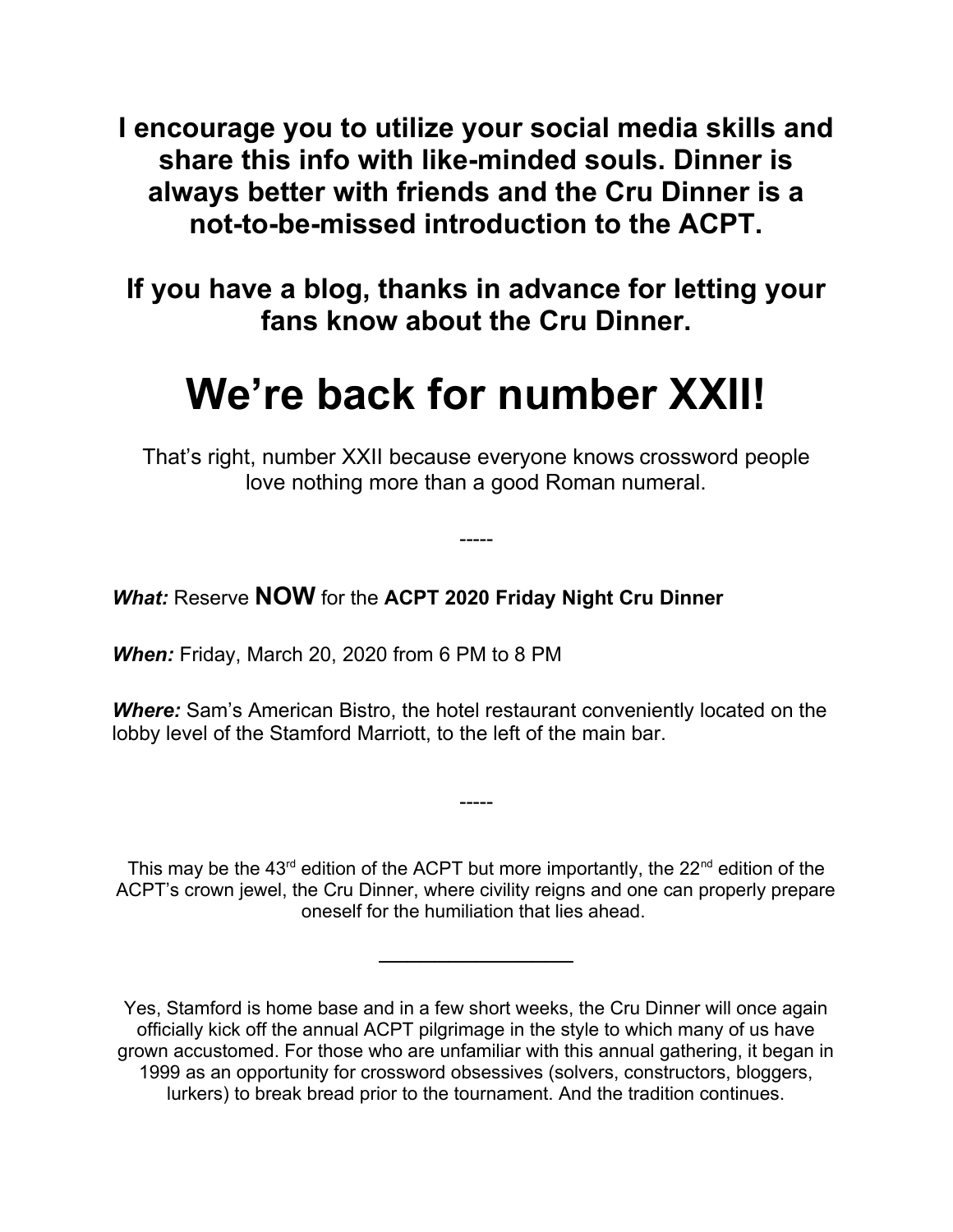If this brief overview of the Cru Dinner leaves you wanting more info, please take a look at an interview I did with NY Times Wordplay Blog helmswoman, Deb Amlen in 2013. It's way more information than you need and probably won't help you in the competition but it may enable first timers to enter with the swagger of a veteran.

Just Click or copy and paste the link below.

http://wordplay.blogs.nytimes.com/2013/03/07/a-c-p-t-2013-how-to-have-fun/

# **Nuts & Bolts Dept.**

## *How Much for 2020?*

As you might imagine, creating the Cru Dinner each year is an arduous task necessitating the existence of a massive, hyper-corporate and highly structured management entity. Yet, despite our bloated, top-heavy bureaucracy, we are happy to announce that the price this year will REMAIN a mere \$41 per person, **including** tax and tip. Before entering Sam's Restaurant, those staying at the Marriott will sign a form so the dinner can be charged to your room. Anyone attending the dinner but not staying at the hotel can pay in cash (bring exact please) and the Marriott will provide you with a receipt if you wish. Or you can, make an arrangement to pay a friend and have your

meal charged to that friend's room.

## $\overline{\phantom{a}}$ *Cru Dinner Menu 2020*

Served Buffet Style continuously from 6 PM to 8 PM  $\overline{\phantom{a}}$ 

#### **Bruschetta**

Roma Tomato, Basil, and Mozzerella Cheese Tuscan White Beans, Rosemary and Garlic Black Olive Tapenade served with Toasted Herb Focaccia and Crostini

#### **Candied Sliced Roast Turkey Breast**

served with Mini Whole Grain Rolls Homemade Spicy Dijon Mustard on the side

#### **Penne Pasta with Roasted Baby Vegetables** (Vegan)

Sauteed in Extra Virgin Olive Oil and Poached Eggplant Garlic Salt, Pepper, and Hot Pepper Flakes served on the side Cheese Toppings will be available and served on the side

#### **Salad Bar**

Romaine Greens, Cucumbers, Peppers, Onions, Carrots, Tabbouleh, Couscous, Sprouts and Seeds A selection of 3 Dressings and Croutons on the side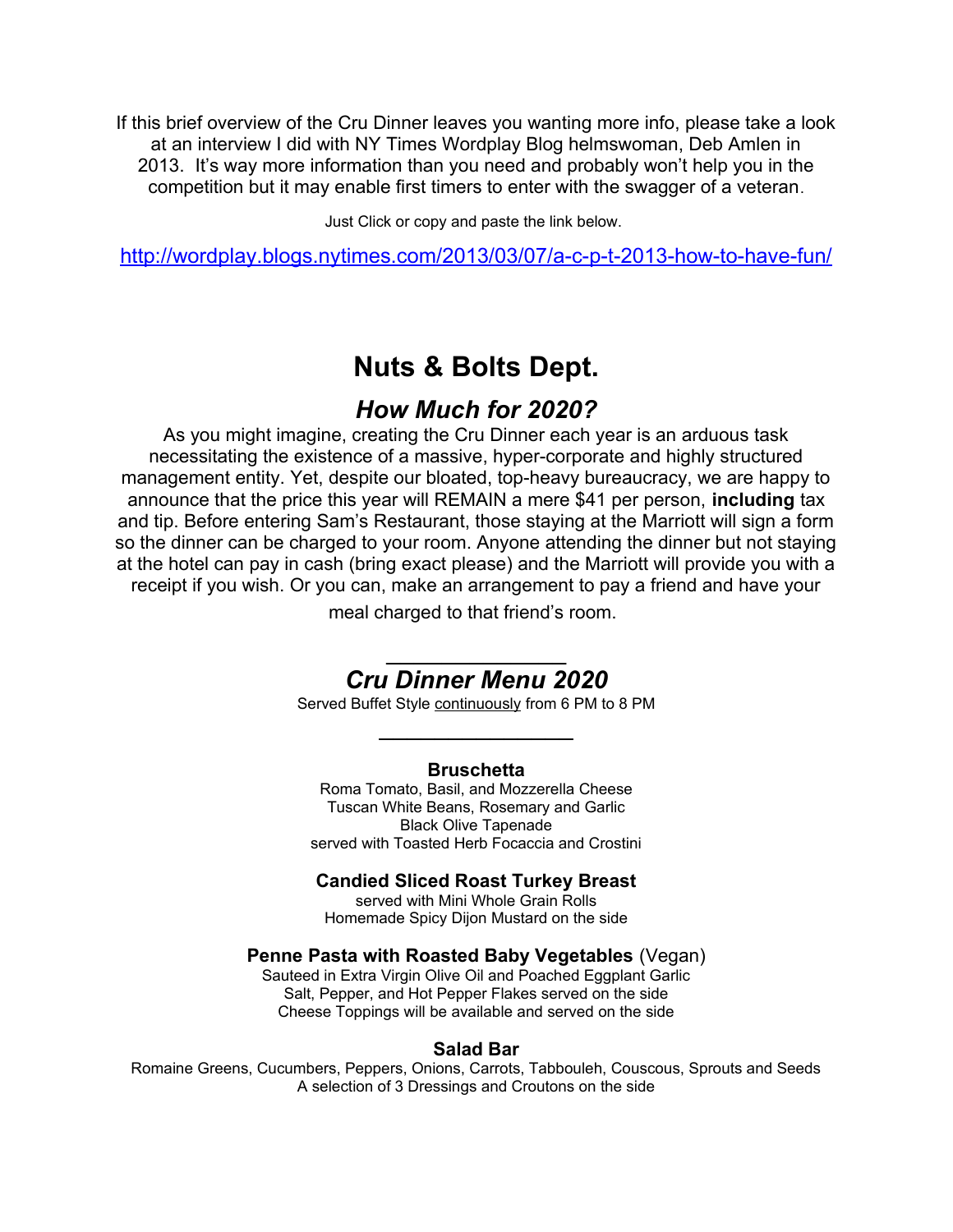#### **An Assortment of Mini Cannoli and Sliced, Fresh Fruit**

**Regular Soda, Diet Soda, Regular Coffee, Decaf Coffee, and Tea**

Adult Beverages may be purchased at the adjacent bar.

 $\overline{\phantom{a}}$ 

\$41.00 per person including tax and tip.

 $\overline{\phantom{a}}$ 

*Admittance to the Cru Dinner* will be **by reservation only** as the room can accommodate a little over 80 people comfortably. Reservations will be closed at that point. As most regulars know, we generally sell out so if you're planning to be there this March for our  $22<sup>th</sup>$  iteration, let me know as soon as possible!

The Cru Dinner will be buffet style and as a result of our enormous power and influence, we have once again (gently) commandeered the entire restaurant for our gathering. It is a restaurant, so tables and chairs abound and there is no formal seating, but if you'd like to sit with those you know (parties of 5 or more, up to 8), make those arrangements beforehand and inform me of **all who are in your group AND who the group 'leader' is** (via email – [alpernm@aol.com\)](mailto:alpernm@aol.com) when you make your individual reservation. Also, we are adjacent to the main bar and once stickered (see below\*), you are encouraged to free roam.

\*Upon checking in to the dinner on Friday night, you will receive an official name/entrance sticker bearing an uncanny likeness to Mr. Happy Pencil.

We will have a wait staff person (or two) attending to our buffet so that no matter when you arrive between 6 and 8, everything on the menu will be available. Before you leave for the evening's activities, I'll ask everyone in attendance to throw a dollar or two into a hat to thank our servers for what I expect will once again be excellent service.

# **OK. You got me. How do I sign up?**

*Reservations* can be made simply by emailing me [\(alpernm@aol.com\)](mailto:alpernm@aol.com)

the (1) number, (2) names, and (3) email addresses

of those who will be attending

with CRU DINNER in the subject line.

If you're part of a group (5 or more) or a group 'leader', let me know that. And if you're an ACPT rookie and/or a Cru Dinner rookie, let me know that also.

All attendees will receive an email confirmation.

As stated above, we are limited to a maximum of about 80 people so please **do not wait** until the last minute. We anticipate 2020 will once again be a sell-out.